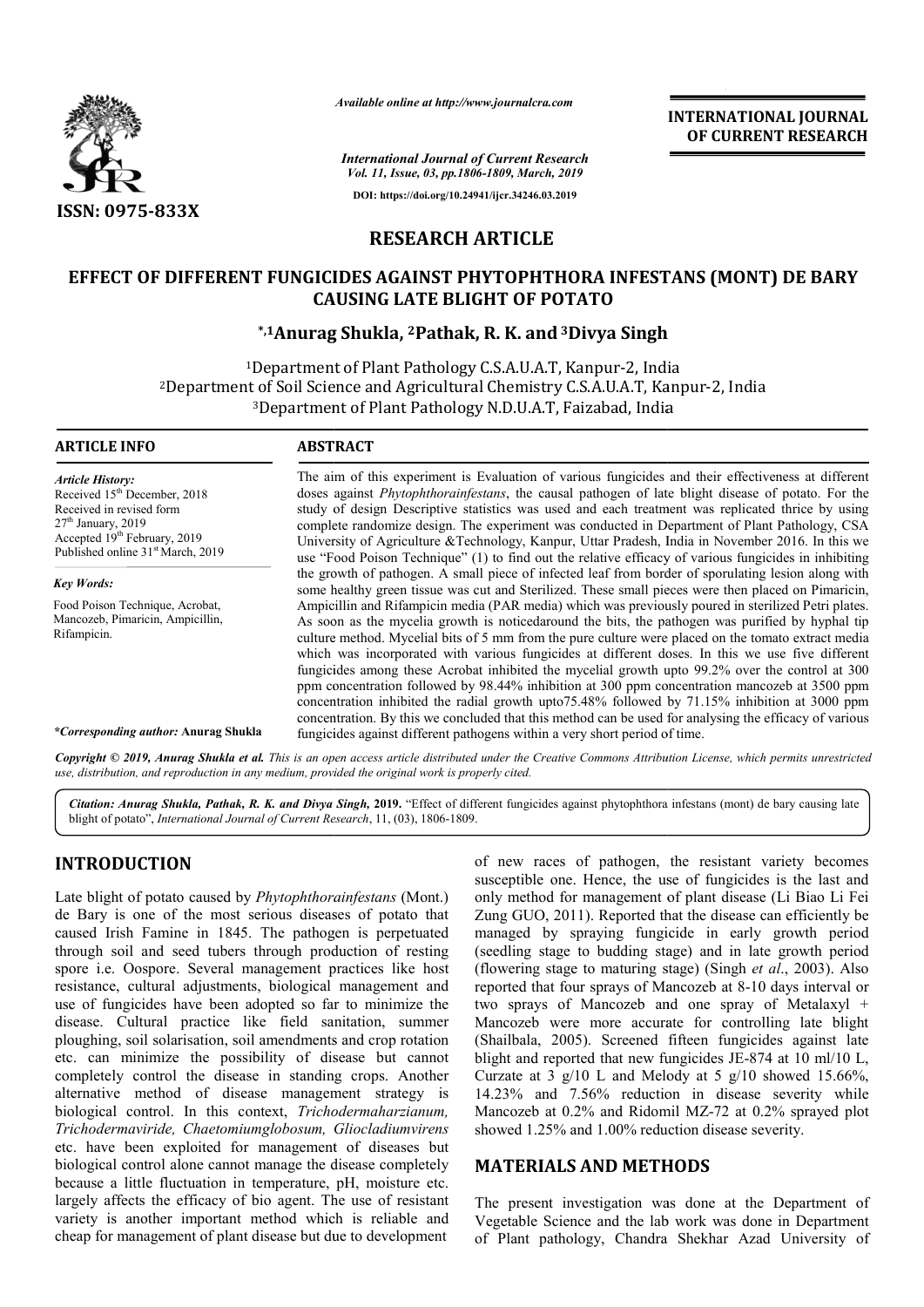Agriculture and Technology Kanpur during October 2017. The procedure and techniques applied during the course of investigations were elucidated as below.

#### **Isolation, Purification, Identification and Maintenance of** *Phytophthorainfestans*

*Collection of infected plant samples:* Late blight infected leaves were collected from the potato field at Department of Vegetable Science, C. S. Azad University of Agriculture and Technology, Kanpur. Infected leaves with sporulating lesions were taken from the field and washed in sterilized water. The leaves were then placed in a humidity chamber with the leaf axial side up. They were incubated at 18±1°C in BOD (Biological Oxygen Demand), until sporulation appeared. Small pieces of infected tissue along with healthy portion from the sporulating border were cut and placed under potato slices in empty sterilized Petri-plates. The Petri-plates were incubated at 18± 1°C for 10 days until there was a growth of abundant mycelium on the upper side of the slice. Mycelium was taken from the tuber slices by using sterilized needle and transferred on the selective medium.

*Isolations of pathogen:* A small piece of infected leaf from border of sporulating lesion along with some healthy green tissue was cut and dipped in mercuric chloride solution (0.1%) for 30 seconds rinsed in sterilized distilled water thrice and dried off with sterilized. filter paper. The small pieces were then placed on PAR media i.e. (Pimaricin, Ampicillin and Rifampicin) which was previously pour in sterilized Petri plates. The plates were then incubated at 18± 1°C. The Petri plates were observed daily to find out the presence of mycelium around the leave bits. As soon as the mycelia growth is observed around the bits, the pathogen was purified by hyphal tip culture method.

*Purification of Phytophthorainfestans:* The white mycelial bits of *P. infestans* wasremoved from the margin of fungal colony and then transferred to another Petri plate which was previously poured with sterilized PAR medium. After purification, the pure culture of *P. infestans* was transferred on slant medium and incubated at 15-18°C in darkness till full growth. The culture was then transferred into the incubator at 10-12°C for further use.

*Identifications of Phytophthorainfestans:* The isolated pathogen was identified on the basis of its morphological and cultural characters and pathogenic behaviour towards the host. *P.infestans* belong to the class Oomycetes. The vegetative mycelium is characterized by the absence of cross walls, along with both asexual and sexual spores. The sporangiophores and sporangia emerge at asexual reproduction phase. The sporangia are pear shape, measurement of 21- 38  $\mu$ m× 12-23  $\mu$ m. Sporangia develop at the end of these sporangiophores. Oospores are found at sexual reproduction. When mycelia of different mating types of the fungus grow together, one of them may form antheridia and the other oogonia. The oogonium grows through the antheridium, allowing fertilization. The fertilized oogonium develops into a thick – walled oospore, while the oospore is orange red, nearly round  $-$  shaped, with measurement of 28-32  $\mu$ m. The pathogen was found to produce the characteristics leaf spot symptoms on the affected plants.

*In vitro activity of fungicides against Phytophthorainfestans:* Five fungicides belonging to different groups were screened against the pathogen under laboratory conditions to find out their relative efficacy in inhibiting the growth of the pathogen in culture by the "Food Poison Technique" (Schimtz, 1930). Recommended quantity of each fungicide was incorporated in already prepared two per cent tomato extract medium prior to solidification and thoroughly mixed them by shaking prior to pouring in sterilized Petri plates. The medium was allowed to solidify and then 5 mm. bits of fungal culture from seven days old culture were placed at the center of Petri plates. The fungal disc was reversed so that the pathogen could come in direct contact with the medium. Three replications were kept for six treatments. The Petri plates were incubated at 18±1°C. One set of control was maintained in which the medium was not mixed with any fungicide but simply inoculated with the pathogen. The data on radial growth of fungal colony was measured in mm after every 24 hours. Radial growth of the mycelium was recorded. The per centinhibition over control was calculated by the following formula as given by Bliss (1934).

$$
I = \frac{C - T}{C} X 100
$$

where

 $I = Per$  cent inhibition in mycelia growth  $C =$  Growth of pathogen in control plates

### **RESULTS AND DISCUSSION**

*Effect of Mancozeb 75% wettable powder on radial growth of Phytophthorainfestans at 72 hrs. (in-vitro):* Mancozeb is a broad spectrum non systemic fungicide with protective action. Mancozeb was evaluated in vitro against *P. infestans*by Poison Food Technique at 1500, 2000, 2500, 3000 and 3500 part per million concentrations after 72 hrs. of incubation. Data presented in Table 1. Showed that minimum radial growth of 22.05mm in diameter with 75.48% inhibition over control was recorded at 3500 ppm concentration followed by 3000 ppm (25.86mm, 71.15% inhibition), 2500 ppm (43.60mm, 51.76% inhibition), 2000 ppm (53.00mm, 39.25% inhibition), 1500 ppm with (55.35mm, 36.35% inhibition). From the table, it is clear that concentration of fungicide is inversely proportion with radial growth of mycelium. On the other hand, per cent inhibition of mycelium growth varied from 36.35 to 75.48 per cent. Mancozeb is moderately effective against *P. infestans*at recommended dose. From the table, it is also clear from Table 1 that there was significance differences at 0.05 level of significance among all the treatments.

**Table 1. Effect of Mancozeb 75% WP on radial growth of**  *Phytophthorainfestans* **at 72 hrs**

| Concentration(ppm) | Radial Growth(mm) | Inhibition $(\%)$ |
|--------------------|-------------------|-------------------|
| 1500               | 55.35             | 36.35             |
| 2000               | 53.00             | 39.25             |
| 2500               | 43.60             | 51.76             |
| 3000               | 25.86             | 71.15             |
| 3500               | 22.05             | 75.48             |
| Control            | 90                |                   |
| C.D                | 3.455             |                   |
| S.Em               | 1.109             |                   |
| S.Ed               | 1.568             |                   |
| C.V                | 3.976             |                   |

*Effect of Curzate 50% wettable powder on radial growth of Phytophthorainfestans at 72 hrs (in-vitro):* Curzate is a nonsystemic fungicide with protective in action. Curzate evaluated in against *P. infestans*by Poison Food Technique at 500, 1000,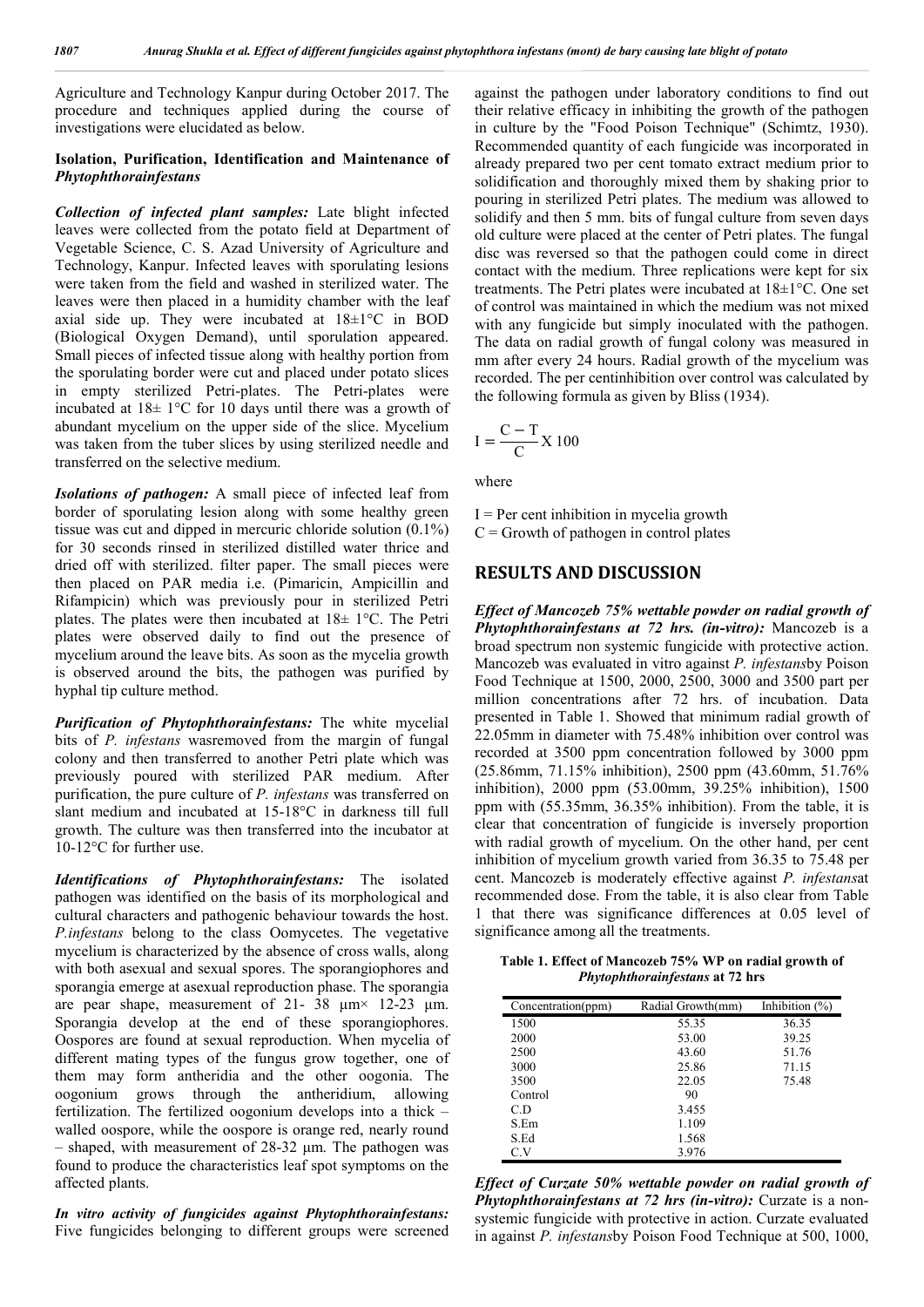1500, 2000, 2500, 3000, 3500 and 4000 ppm concentration after 72 hrs. of incubation. Data presented in Table 2, showed that minimum radial growth (23mm) with 72.80% inhibition was recorded at 4000 ppm concentration, followed by 3500 ppm (32.66mm, 62.10%), 3000 ppm (36.66mm, 57.64%), 2500 ppm (41.66mm, 52.10%), 2000 ppm (42.00mm, 51.78%), 1500 ppm (45.66mm, 47.65%), 1000 ppm (51.33mm, 41.35%) and 500 ppm (56.33mm, 35.80%). From the table, it is clear that concentration of fungicide is inversely proportion with radial growth of mycelium. On the other hand, per cent inhibition of mycelium growth varied from 35.80 to 72.80 per cent. Curzate is moderately compatible with *P. infestans*at recommended dose. Each treatment varied in variably and significant. From the table, it is also clear from Table 2. That there was significant difference at 0.05 level among all the treatments.

**Table 2. Effect of Curzate 50% WP on radial growth of**  *Phytophthorainfestans* **at 72 hrs**

| Concentration(ppm) | Radial growth(mm) | Inhibition $(\%)$ |
|--------------------|-------------------|-------------------|
| 500                | 56.33             | 35.80             |
| 1000               | 51.33             | 41.35             |
| 1500               | 45.66             | 47.65             |
| 2000               | 42.00             | 51.78             |
| 2500               | 41.66             | 52.10             |
| 3000               | 36.66             | 57.65             |
| 3500               | 32.66             | 62.10             |
| 4000               | 23.00             | 72.80             |
| Control            | 90                |                   |
| CD                 | 2.988             |                   |
| S.Em               | 0.959             |                   |
| S.Em               | 1.356             |                   |
| CV                 | 3.642             |                   |

**Effect of Bavistin 50% wettable powder on radial growth of** *Phytophthorainfestans* **at 72 hrs. (in vitro):** Bavistin is a systemic fungicide with protective and curative in action. Bavistin was evaluated in vitro against *P. infestans*by Poison Food Technique at 10, 50, 100, 200, 300, 400 and 500 ppm concentration after 72 hrs. of incubation. Data presented in the Table 3 showed that minimum radial growth (3.30mm) with 92.88% inhibition was recorded at 100 ppm concentration followed by 50 ppm (6.35 mm, 88.57%), 10ppm (7.90 mm, 87.76%). However, no mycelial growth recorded at 200 ppm or above. Bavistin is not compatible at recommended dose. It is also clear from Table 3. That there was significance differences at 0.05 level of significance among all the treatments.

**Table 3. Effect of bavistin 50% WP on radial growth of**  *Phytophthorainfestans* **at 72 hrs**

| Concentration (ppm) | Radial Growth (mm) | Inhibition $(\%)$ |
|---------------------|--------------------|-------------------|
| 10                  | 7.90               | 87.76             |
| 50                  | 6.35               | 88.57             |
| 100                 | 3.30               | 92.88             |
| 200                 | 0.00               | 100               |
| 300                 | 0.00               | 100               |
| 400                 | 0.00               | 100               |
| 500                 | 0.00               | 100               |
| Control             | 70.00              |                   |
| C.D                 | 1.324              |                   |
| S.Em                | 0.520              |                   |
| S.Ed                | 0.736              |                   |
| C.V                 | 8.324              |                   |

**Effect of Acrobat 50% Wettable Powder on Radial Growth of** *Phytophthorainfestans* **at 72 hrs. (invitro):** Acrobat fungicide has excellent protect ant, systemic and anti-sporulant activity. Acrobat wasevaluated in vitro against *P. infestans* by Poison Food Technique at 50, 100, 200, 300 and 400ppm concentrations after 72 hrs. of incubation. Data presented in Table 4. Indicated that minimum radial growth of 0.50 mm in diameter was recorded at 300 ppm concentration which was followed by 200 ppm, 100 ppm and 50 ppm. However, no mycelial growth was recordedat 400 ppm. As per concern of per cent inhibition, the highest of 100% inhibition was recorded from400 ppm concentration of Acrobat (5) reported that Acrobat at 50 mg/ml supressed in vitrosporangium germination of *Phytopthorainfestans*. From the table, it is also clear from Table 4. that there was significance differences at0.05 level of significance among all the treatments.

**Table 4. Effect of Acrobat 50% WP on Radial Growth of**  *Phytophthorainfestans* **at 72 hrs. (in vitro)**

| Concentration (ppm) | Radial growth(mm) | Inhibition % |
|---------------------|-------------------|--------------|
| 50                  | 4.75              | 92.59        |
| 100                 | 3.00              | 95.32        |
| 200                 | 1.00              | 98.44        |
| 300                 | 0.50              | 99.22        |
| 400                 | 0.00              | 100          |
| Control             | 64.12             |              |
| CD(0.05)            | 1.704             |              |
| SE(d)               | 0.774             |              |
| $C.V.$ %            | 7.749             |              |

**Effect of Tebuconazole 50% Wettable Powder on Radial Growth of** *Phytophthorainfestans* **at 72 hrs. (in vitro):**  Tubaconazole is a systemic fungicide with protective and curative action. Tubaconazole was evaluated in vitro against *P. infestans* by Poison Food Technique at 200, 400, 600, 800and 1000 ppm concentrations after 72 hrs. of incubation.

**Table 5. Effect of Tebuconazole 50% WP on Radial Growth of**  *Phytophthorainfestans* **at 72 hrs. (in vitro)**

| Concentration (ppm) | Radial growth(mm) | Inhibition % |
|---------------------|-------------------|--------------|
| 200                 | 46.12             | 19.28        |
| 400                 | 43.00             | 24.74        |
| 600                 | 40.42             | 29.26        |
| 800                 | 36.00             | 36.99        |
| 1000                | 33.22             | 41.86        |
| Control             | 57.14             |              |
| CD(0.05)            | 2.811             |              |
| SE(d)               | 1.276             |              |
| C.V.%               | 3.665             |              |

Data presented in Table 5. Indicated that minimum radial growth of 33.22 mm in diameter of mycelium growth with was recorded at 1000ppm concentration which is inhibited upto41.86% over control. The rest of the treatments like 800 ppm, 600 ppm, 400 ppm and 200 ppm also influenced the mycelium growth of fungi showing 36.00 mm, 40.42 mm, 43.00 mm and46.12 mm respectively. (6) reported that tricyclazole inhibited both mycelial growth and sporangia production at 0.1%. Tricyclozole is moderately effective against *P. infestans* at recommended dose. It is also cleared from the table that each treatment varied in variably and significantly at 0.05 level of significance.

#### **Conclusion**

The pathogen *Phytophthorainfestans* was isolated from potato leaves of Kufri Bahar variety showing typical late blight symptoms. The fungus growing on PAR media produced white colored mycelium, distinctive sympodialsporangiophores with pear shaped sporangia having distinct lemon shaped papilla. The description of the fungus agreed with the description given by Common wealth Mycological Institute, Kew, Surrey,